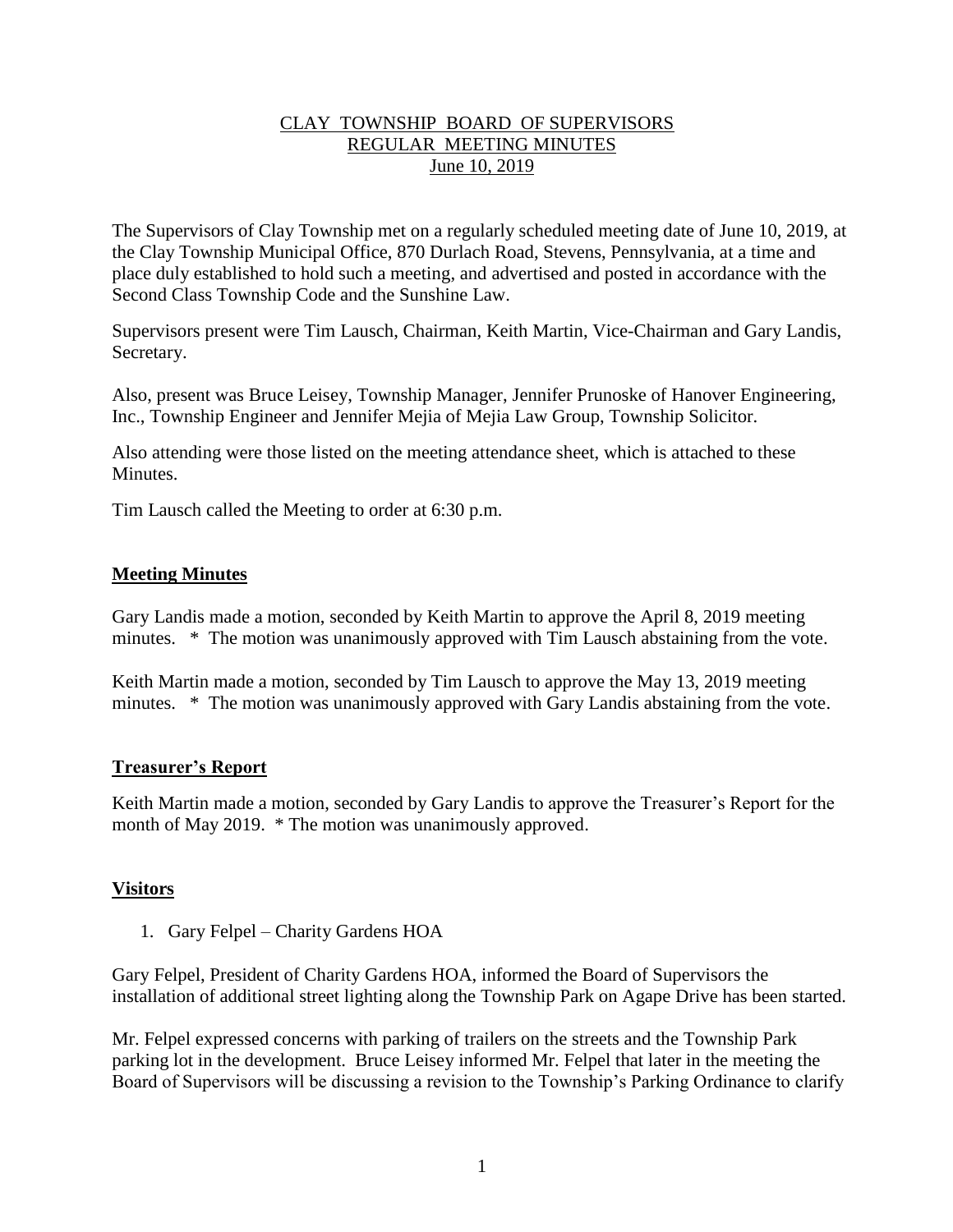the parking regulations and after the proposed revised Ordinance is advertised and approved, the Police will enforce the parking regulations.

Mr. Felpel also informed the Board of Supervisors of the HOA's concerns with basketball nets being placed on the street or sidewalk and children playing in the streets.

Mr. Felpel also stated the HOA is willing to make a contribution to help offset the cost of installing a basketball court at the Charity Gardens Park to eliminate the need for placing individual basketball nets on the streets.

Bruce Leisey asked Mr. Felpel to forward HOA concerns and contribution information to him and he will forward to the REC Board for discussion at their 8/6/19 meeting.

# **Engineer's Report**

1. Michael Martin – Escrow Release Request

Township Staff has not received a response from Mr. Martin regarding a solution to the issue of one of his stormwater basin's not adequately draining.

The Board of Supervisors tabled a decision on the escrow release request until the 6/25/19 meeting.

2. Barry Wissler – Stormwater Basin Discussion

Township Staff has not had an opportunity to meet with the Developer and individual property owners.

The Board of Supervisors tabled a decision until the 7/8/19 meeting.

3. Clay School Road Apartments – Escrow Release Request

After review, Gary Landis made a motion, seconded by Keith Martin to release the Letter of Credit in the amount of \$24,217.36 in exchange for a cash escrow from Developer in the amount of \$7,500.

Jennifer Mejia will draft a Cash Escrow Agreement to give notice of existing improvements still needing completion to the potential purchaser of the property.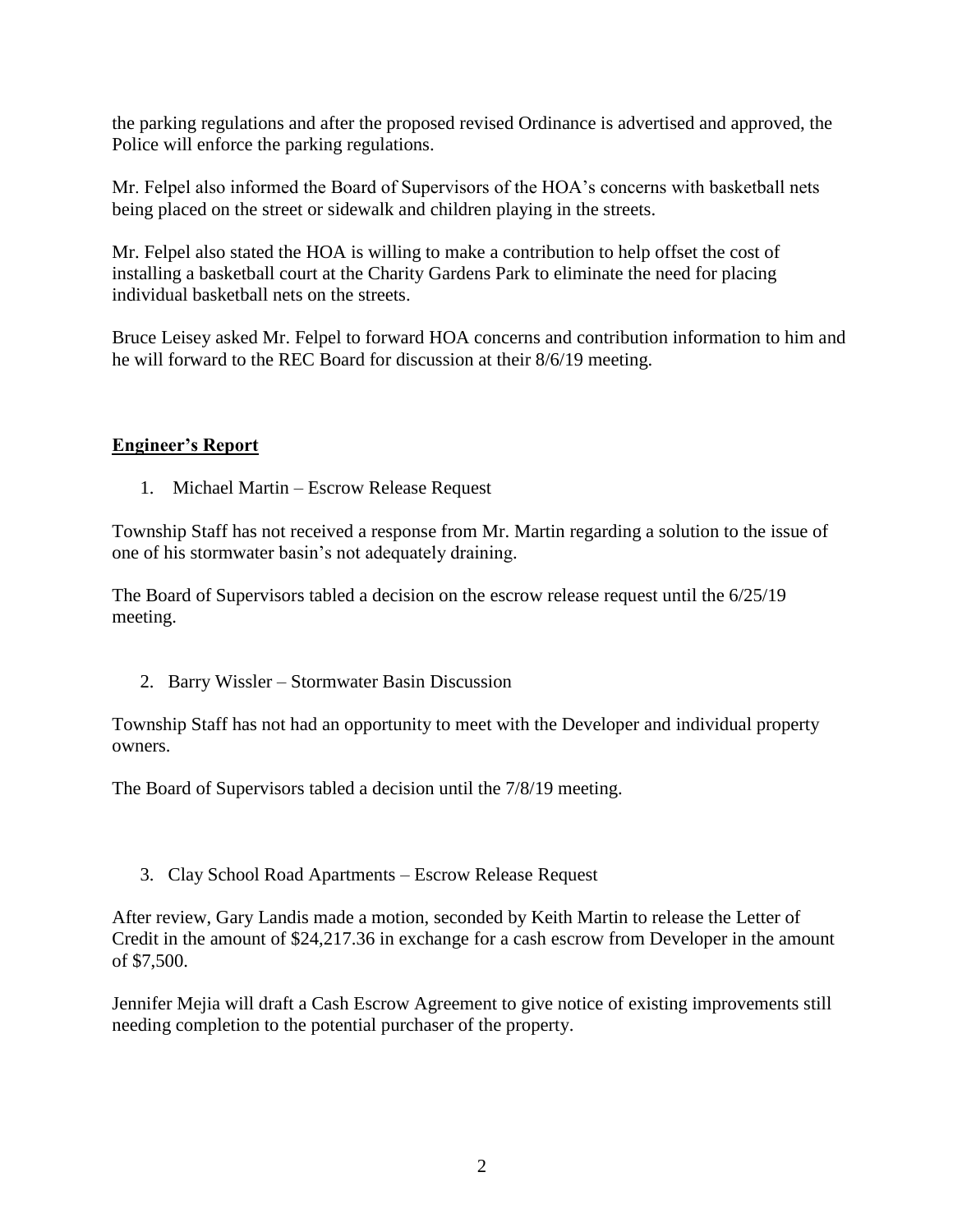4. Homestead Investments – Escrow Release Request

Bruce Leisey and Jennifer Prunoske reviewed the escrow release request with the Board of Supervisors.

Gary Landis made a motion, seconded by Keith Martin to release balance of cash escrow in the amount of \$6,193.06. \* The motion was unanimously approved.

5. DOVE Westgate Church – Escrow Release Request

Bruce Leisey and Jennifer Prunoske reviewed the escrow release request with the Board of Supervisors.

Gary Landis made a motion, seconded by Keith Martin to release escrow in the amount of \$104,289.08, leaving a balance of \$29,543.94. \* The motion was unanimously approved.

# **Old Business**

1. Sewer Lateral and Manhole Investigation

Bruce Leisey and Jennifer Prunoske informed the Board of Supervisors that Hanover Engineering issued requests for proposals to five cleaning and televising contractors, based on the problem areas identified, including several house laterals. Proposals are due 6/20/19 for review and possible awarding at the 6/25/19 meeting.

2. Review RFP for Growing Greener Grant

Bruce Leisey reviewed points of the proposal from TeamAg with the Board of Supervisors.

Gary Landis made a motion, seconded by Keith Martin to award the 5/31/19 proposal from TeamAg with the Alternative Deliverable #2 being the preference, subject to approval by DEP and also TeamAg identifying two designees from TeamAg to be project managers to provide consistent communications with the Township Staff and Elected Officials.

Also discussed was the current Stormwater Management Ordinance, Keith Martin made a motion, seconded by Gary Landis to authorize Township Staff to prepare a revision to the Stormwater Management Ordinance to allow an additional exemption for impervious area created if conservation practices are being provided for. The draft revision will be properly advertised and discussed at a public meeting prior to any vote which shall also occur at a public meeting.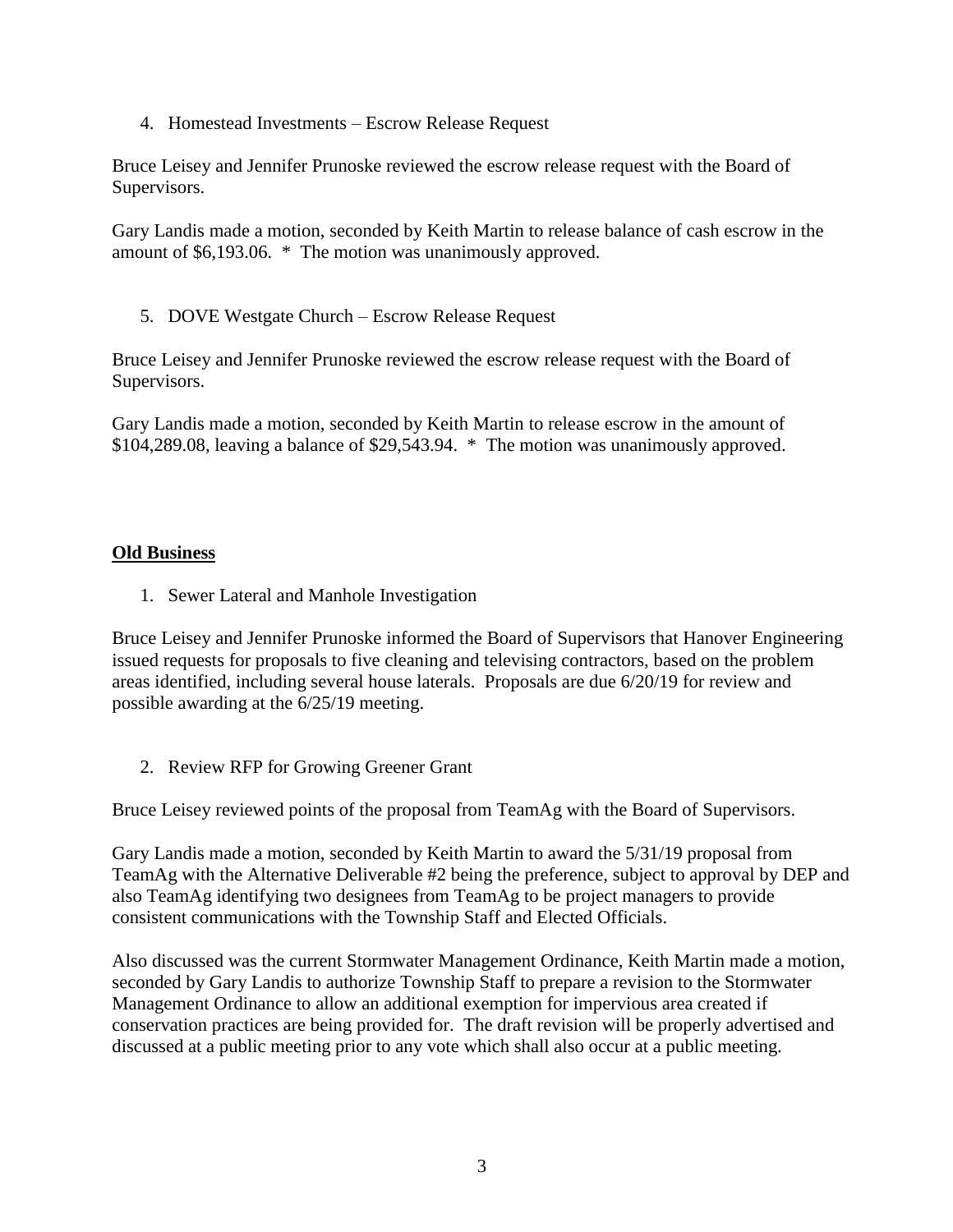3. Update on PA DEP Correspondence regarding HWWTP

Bruce Leisey informed the Board of Supervisors that Hanover Engineering provided a draft Corrective Action Plan. Township Staff will be making some revisions and verifying the numbers before submitting to the Board of Supervisors for their review. The plan will be ready for final review prior to submission by the 6/25/19 meeting.

4. 75 E Church Road – Relief from Sewer Isolation Distance

Bruce Leisey reviewed the most recent submittal from the property owner on compliance of the 100' sewer isolation distance. The most recent proposal would locate a new well between the house and E Church Road and Forest Hill Road.

Marvin Stoner, SEO, informed Bruce Leisey he does not see a problem with the proposal.

The Board of Supervisors indicated they would be in favor of the proposal if the well was installed first and the septic isolation distance could be calculated after the well was drilled to exactly determine if any relief from the distance is needed.

### **New Business**

1. Approve Advertising for Ordinance to Update Handicap Parking, Speed and Stop Sign Regulations

Jennifer Mejia and Bruce Leisey reviewed the proposed ordinance revisions. Revisions noted were the change of location of the public handicap parking space along Mt Olive Lane in Bethany Gardens, the addition of the streets in Wildflower Pond development and Bethany Gardens development to the street listing of Section 406 B2a, parking of vehicles over 19,000 GWVR, 406 B2b prohibited parking on streets, 406 C2 designated through streets and stop streets, 406 C3 25 MPH street restrictions, 406 C4 no parking areas and basketball nets on the street ROW and sidewalks.

Keith Martin made a motion, seconded by Gary Landis to approve advertising of the proposed Ordinance. \* The motion was unanimously approved.

2. Zoning Officer – Request for Reimbursement of Training Expenses

Tom Zorbaugh submitted a request for reimbursement of Building Code Official and Zoning Officer training and certification expenses. Warwick Township, Tom's full-time employer, is funding the training and certification expenses at this point in time. Tom is asking Clay Township to consider sharing the expenses with Warwick Township.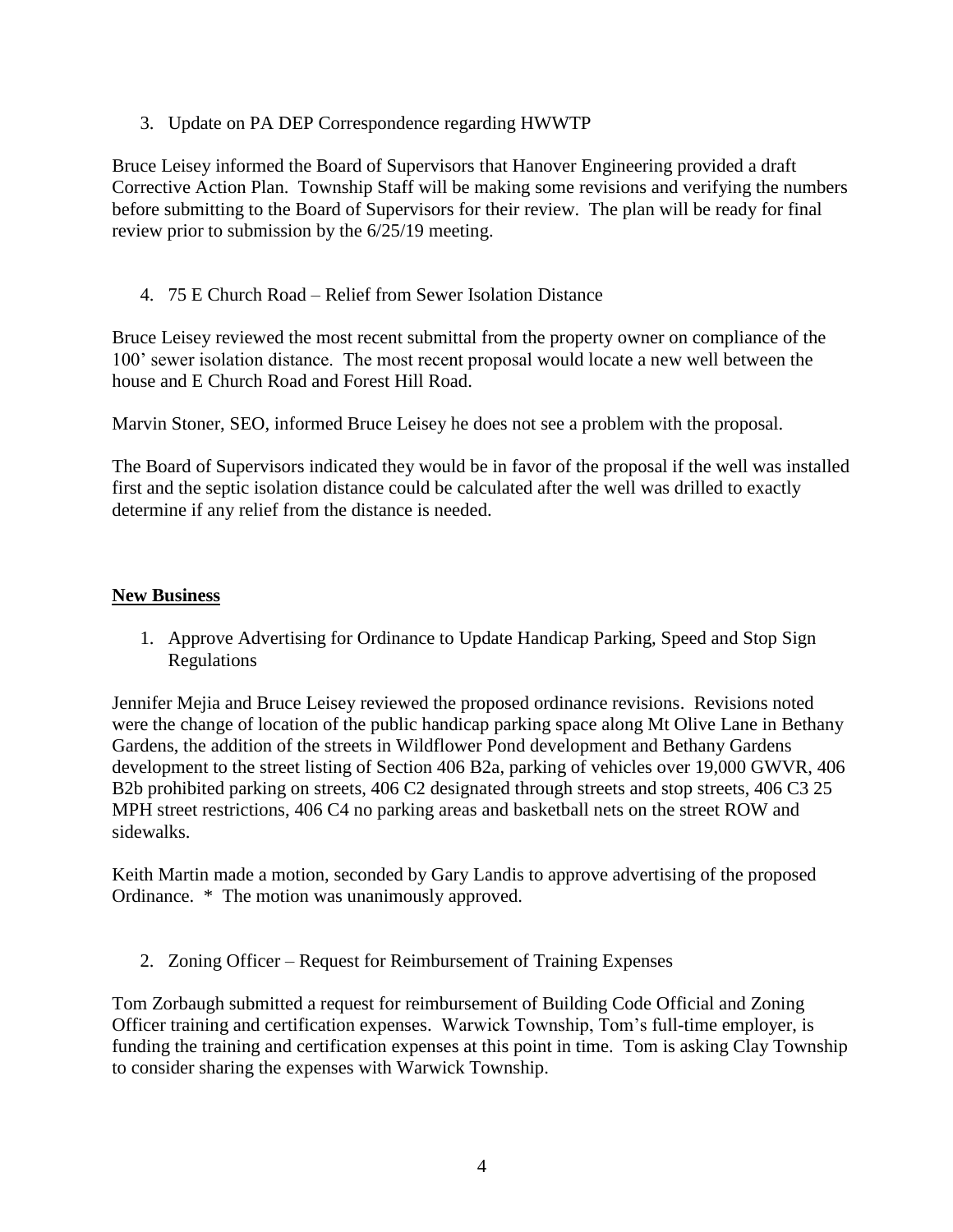Gary Landis made a motion, seconded by Keith Martin to approve payment in the amount of \$500 to Warwick Township for reimbursement of approximately 30% of the training and certification expense for Tom Zorbaugh. \* The motion was unanimously approved.

Tom Zorbaugh reviewed his May monthly report with the Board of Supervisors.

# 3. Approve Attendance at LCATS Meeting 7/30/19

After discussion, Keith Martin made a motion, seconded by Gary Landis to approve attendance to the LCATS meeting for Gary Landis, Keith Martin, Tim Lausch and Bruce Leisey at a cost of \$23.00 each. \* The motion was unanimously approved.

# **Executive Session**

Gary Landis made a motion, seconded by Keith Martin to enter into Executive Session at 9:45 pm to discuss potential litigation and personnel issues. \* The motion was unanimously approved.

Keith Martin made a motion, seconded by Gary Landis to exit Executive Session at 10:15 pm.  $*$ The motion was unanimously approved.

The Board of Supervisors authorized Township Staff to draft a Resolution to the PA State Senator and Representative, requesting the PA State Game Commission to raise its In Lieu of Tax Payments from \$1.20 to \$2.00, which is the amount DCNR contributes to Municipalities In Lieu of Tax Payments.

The Board of Supervisors authorized Township Staff to send a letter to Fox Creamery, reminding them to inform their customers that parking must be contained to the permanent parking lot in front of the creamery and the temporary overflow lot behind the creamery along North Clay Road. There should be no parking in the grass along North Clay Road (which is between North Clay Road and the temporary overflow parking lot).